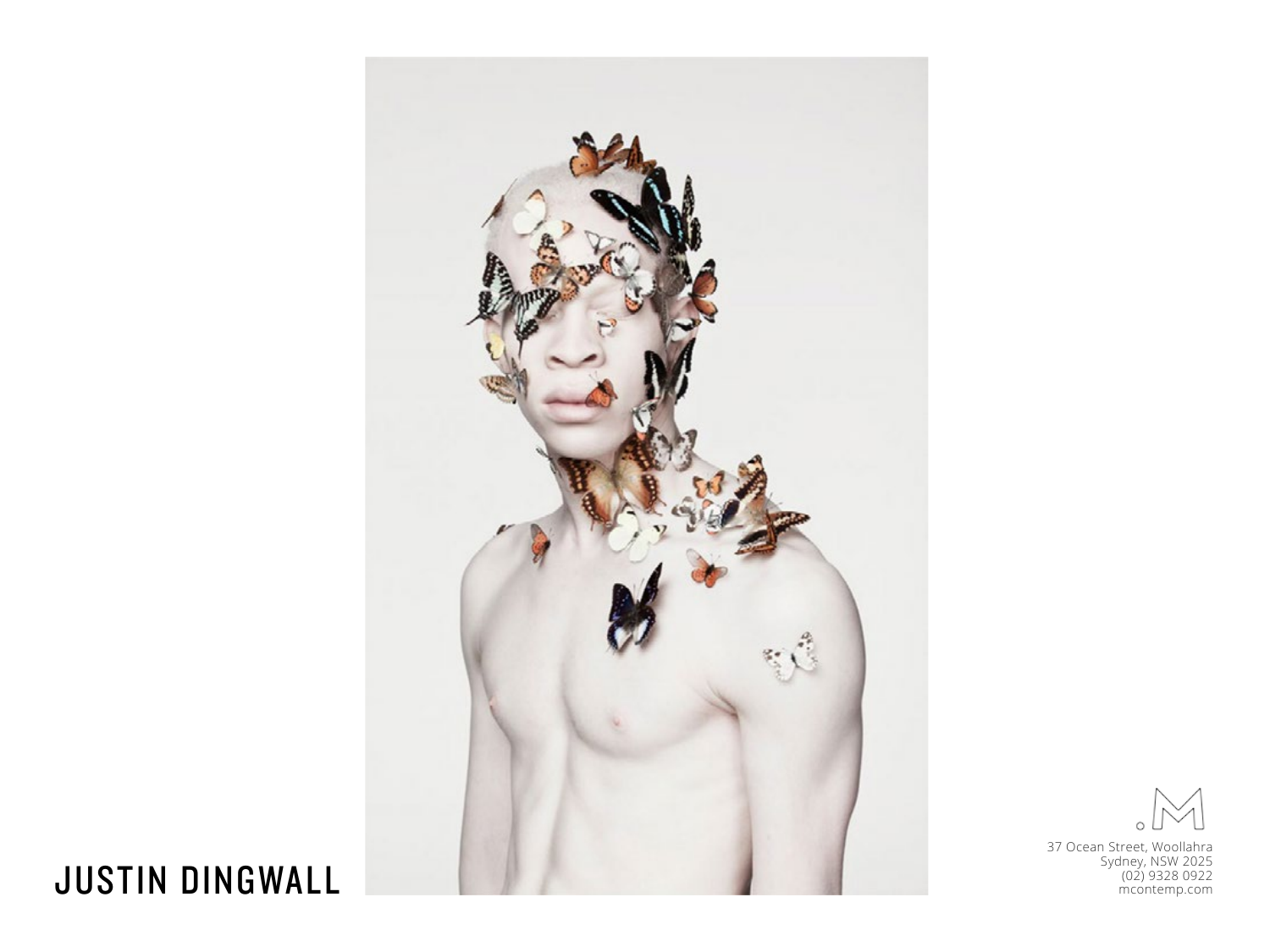

*Liberty II,* 2016 Photographic Gliclée print on 100% cotton fine art paper 84 x 60 cm edition of 10

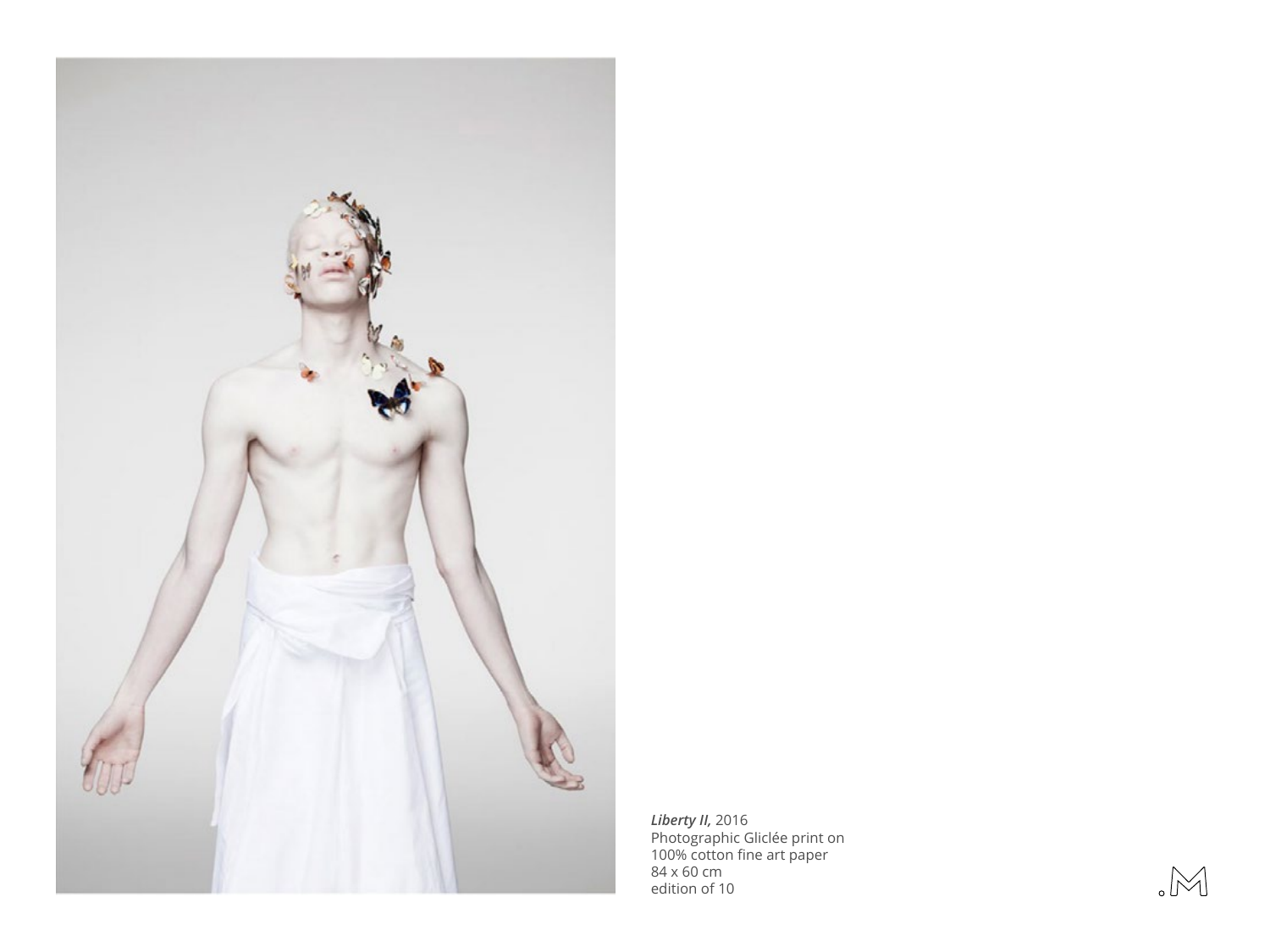

*Liberty III,* 2016 Photographic Gliclée print on 100% cotton fine art paper 84 x 60 cm edition of 10

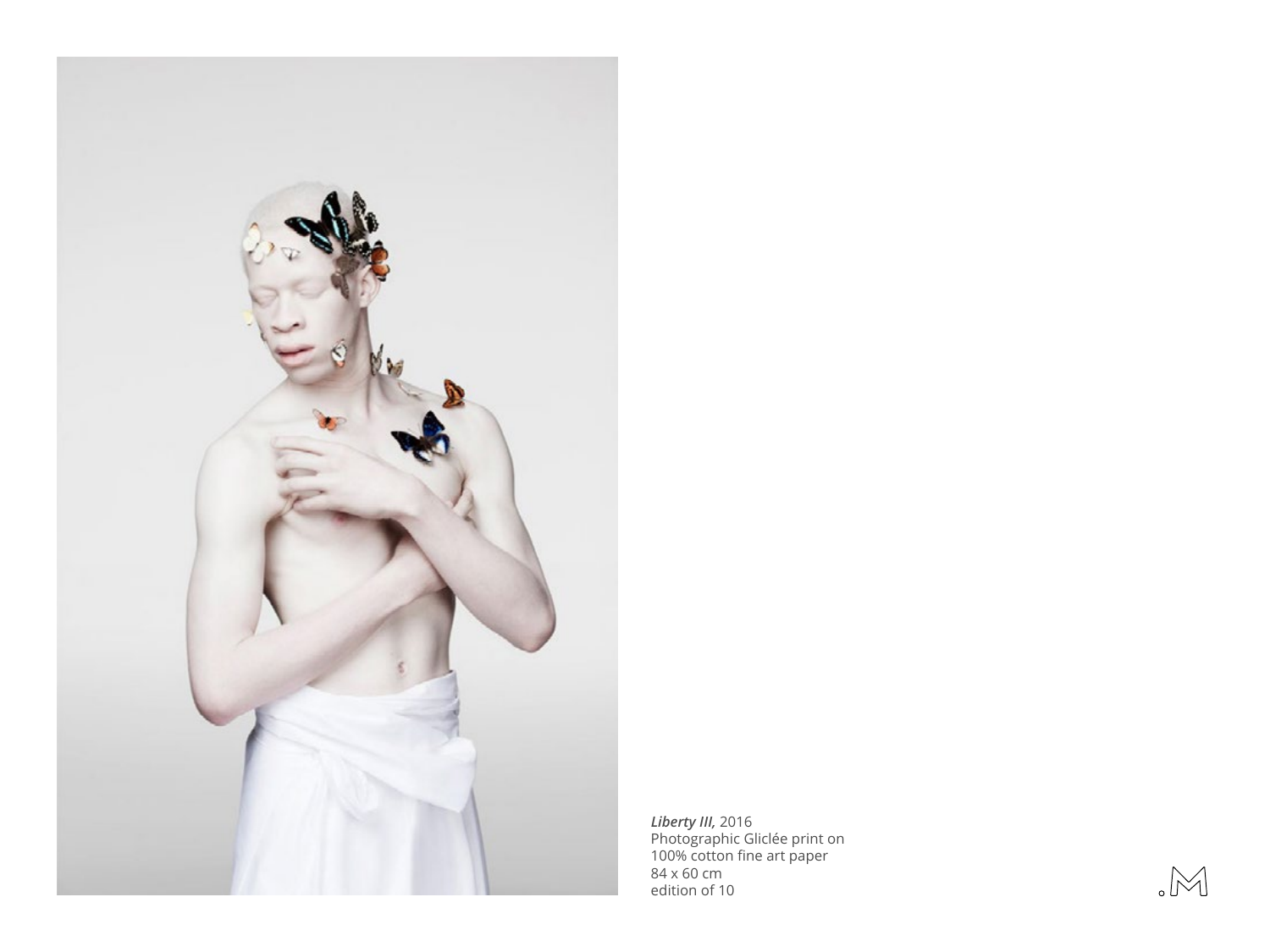

*Mob,* 2016 Photographic Gliclée print on 100% cotton fine art paper 84 x 60 cm edition of 10

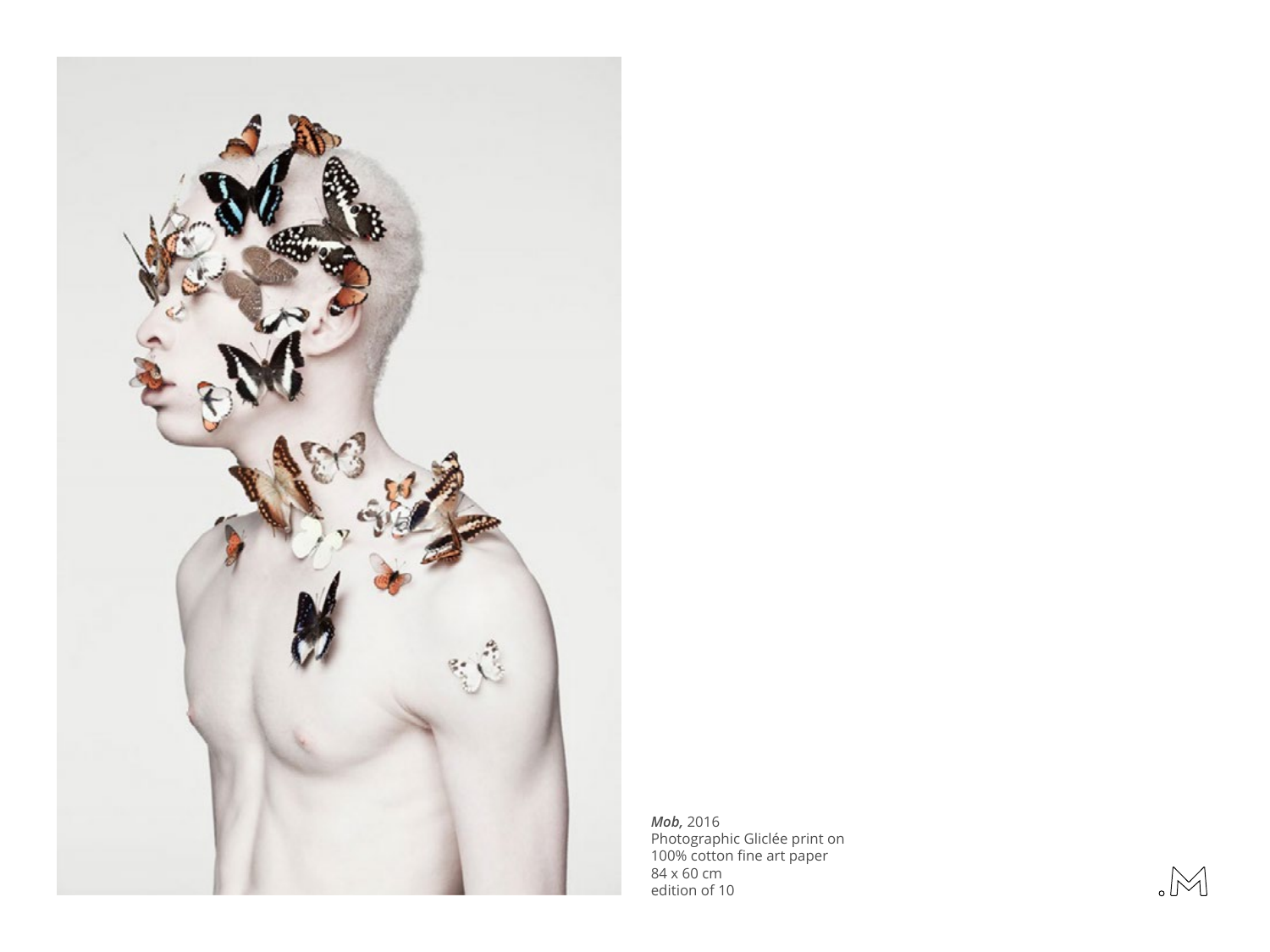

*Mob II,* 2016 Photographic Gliclée print on 100% cotton fine art paper 84 x 60 cm edition of 10

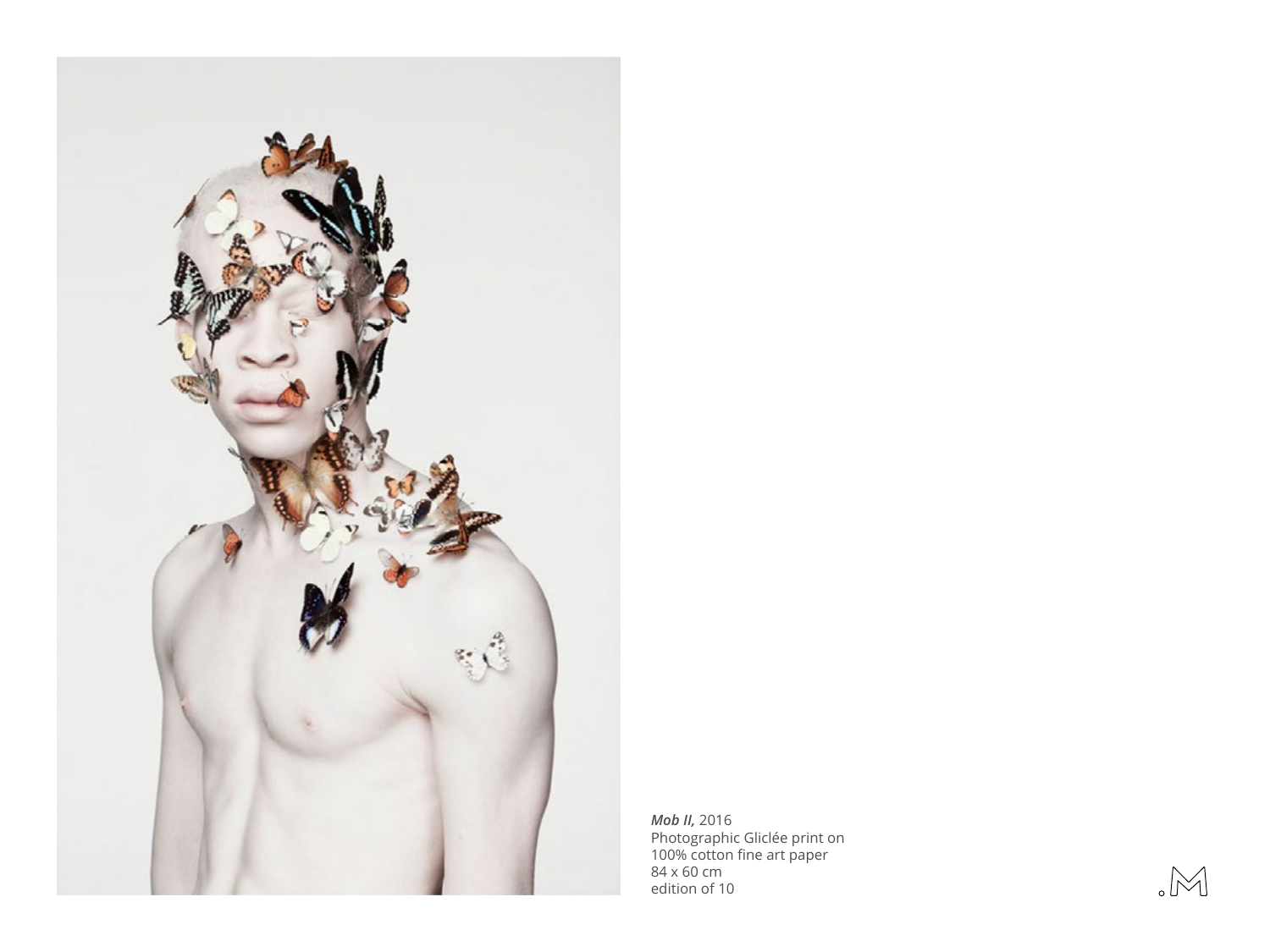

*Ubuntu,* 2015 Photographic Gliclée print on 100% cotton fine art paper 60 x 84 cm edition of 10

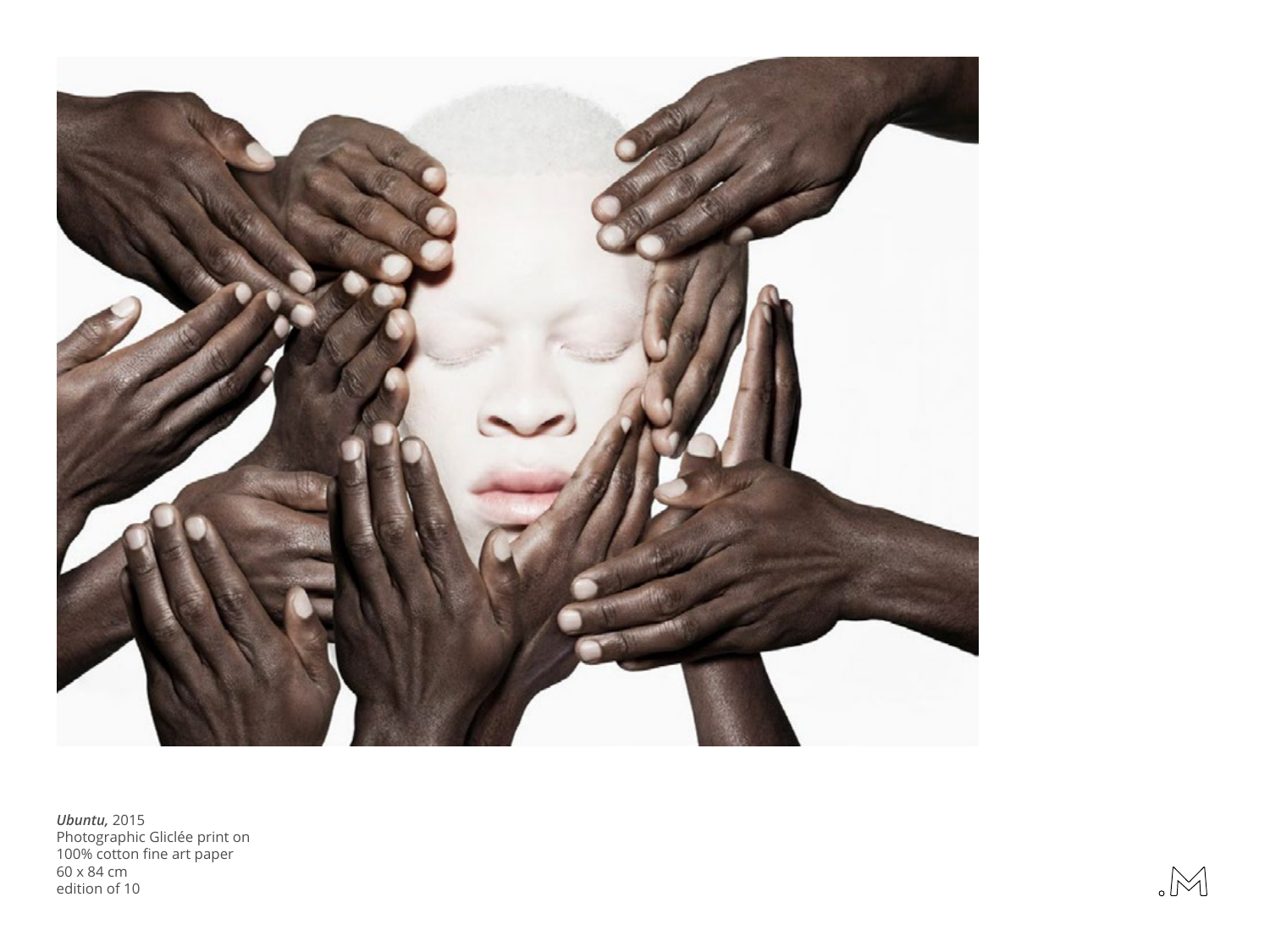

*Liberty I,* 2016 Photographic Gliclée print on 100% cotton fine art paper 84 x 60 cm edition of 10

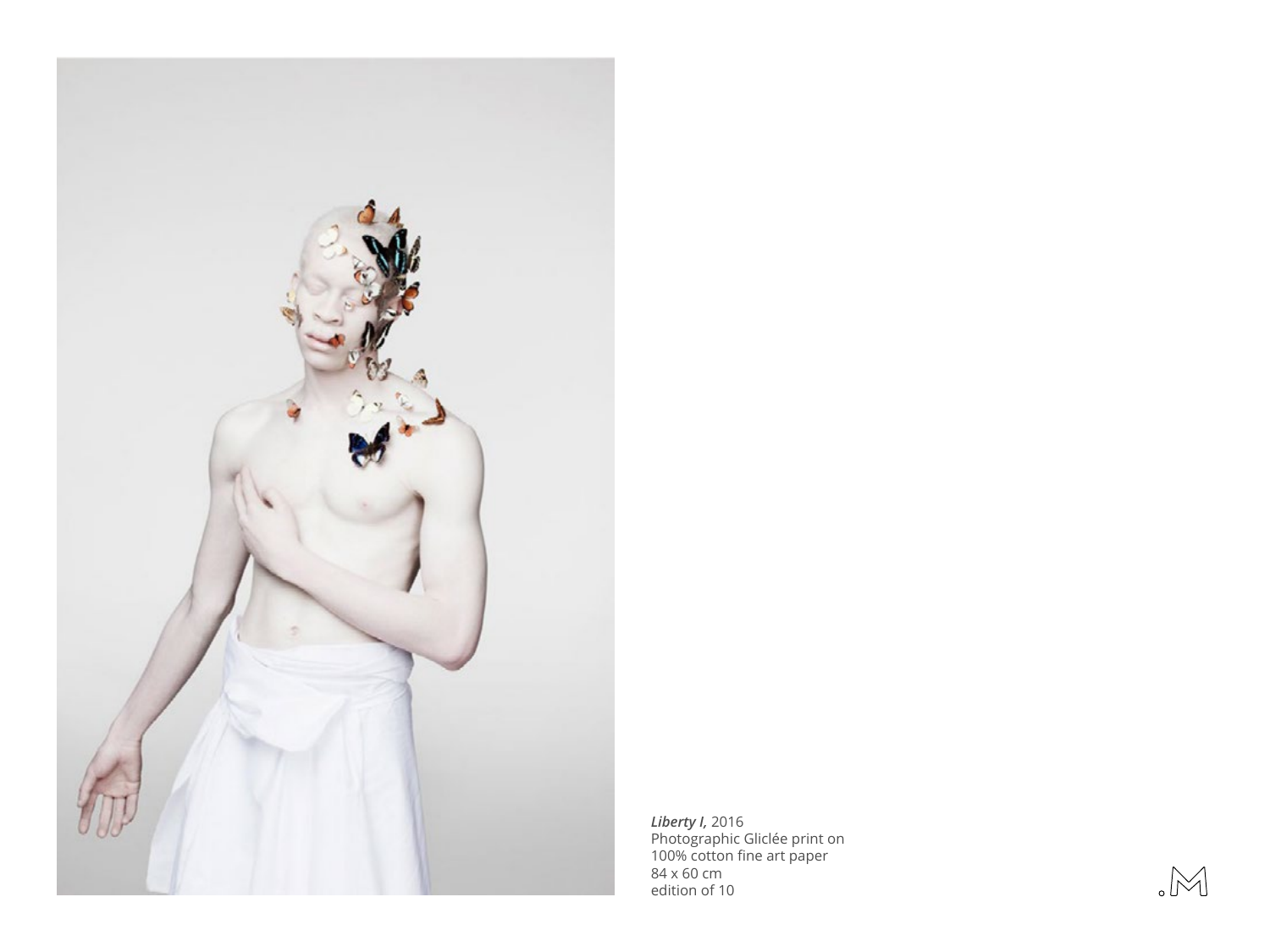

*Ephemeral,* 2016 Photographic Gliclée print on 100% cotton fine art paper 119 x 84 cm edition of 10

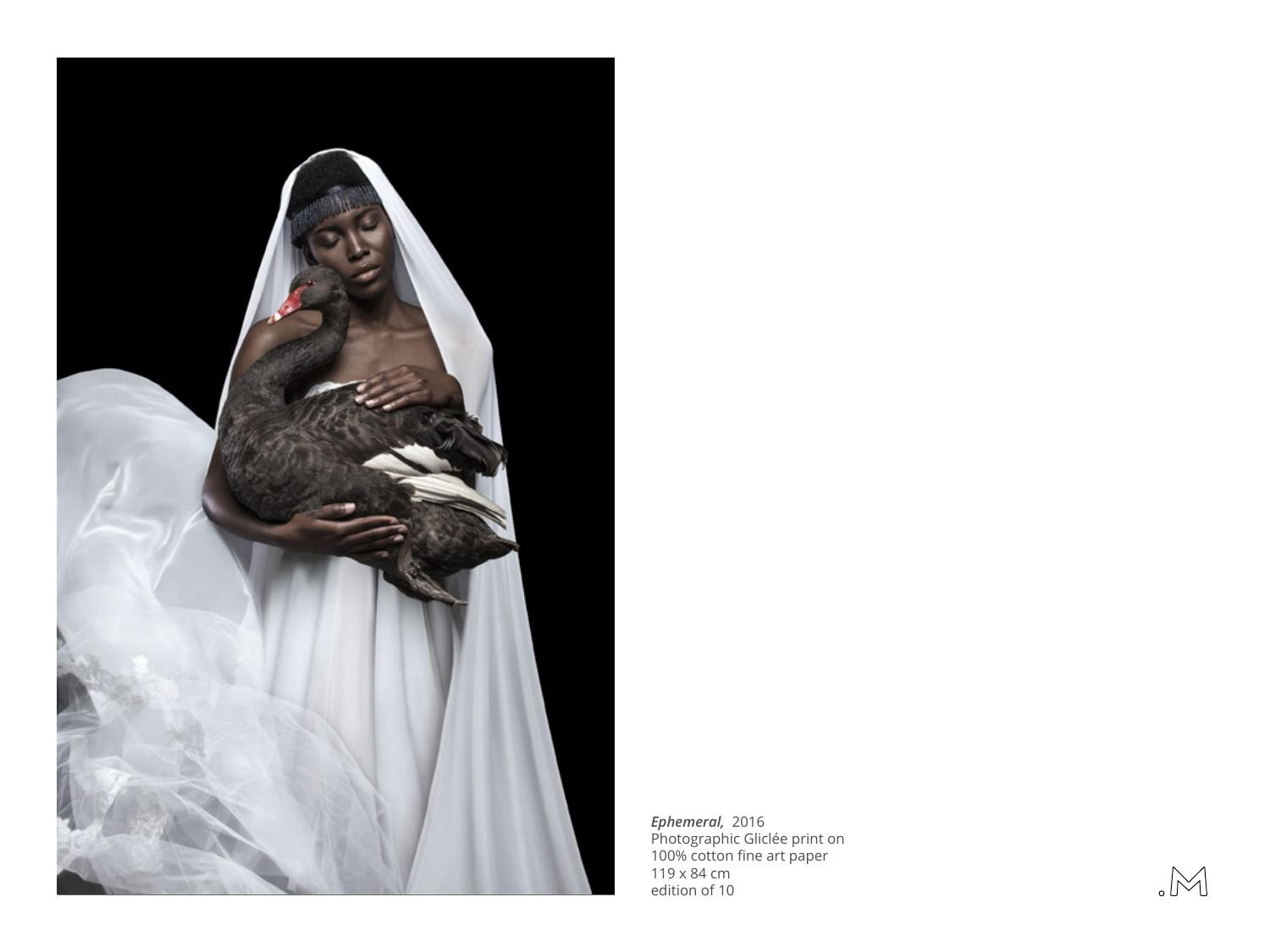

*This is a black swan,* 2016 Photographic Gliclée print on 100% cotton fine art paper 119 x 84 cm edition of 10

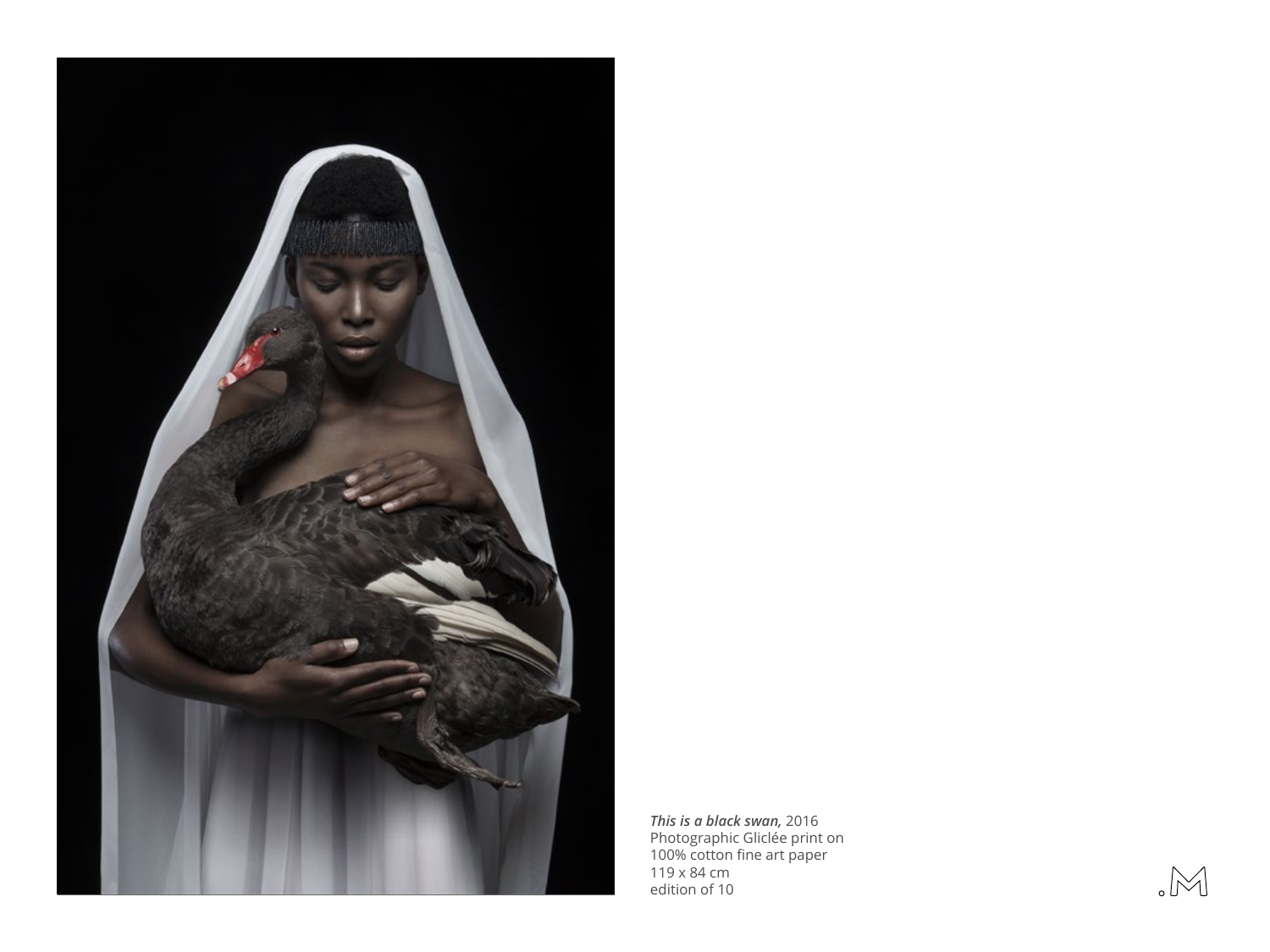

*This is not a black swan,* 2016 Photographic Gliclée print on 100% cotton fine art paper 119 x 84 cm edition of 10

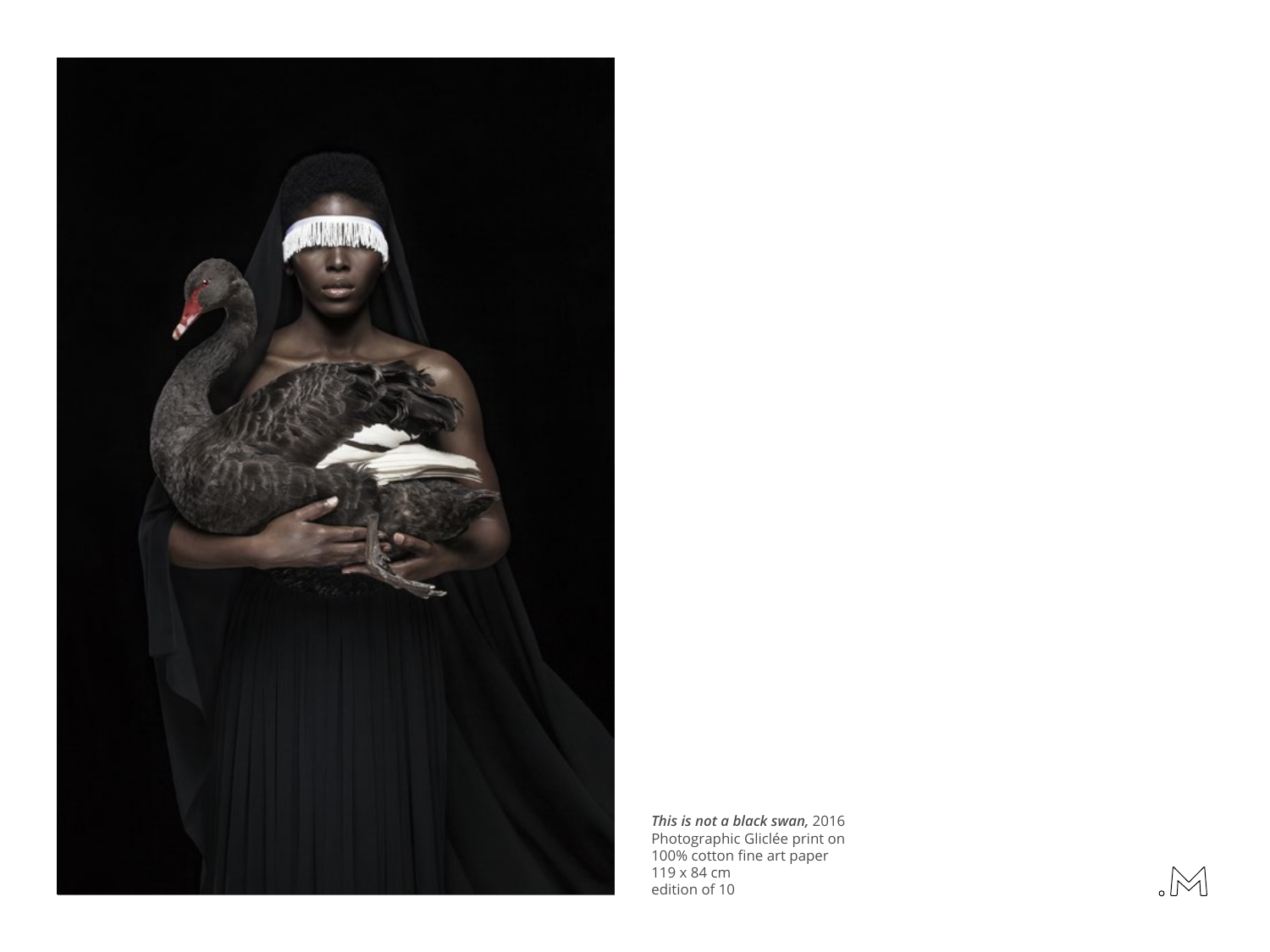

*Transient,* 2016 Photographic Gliclée print on 100% cotton fine art paper 60 x 84 cm edition of 10

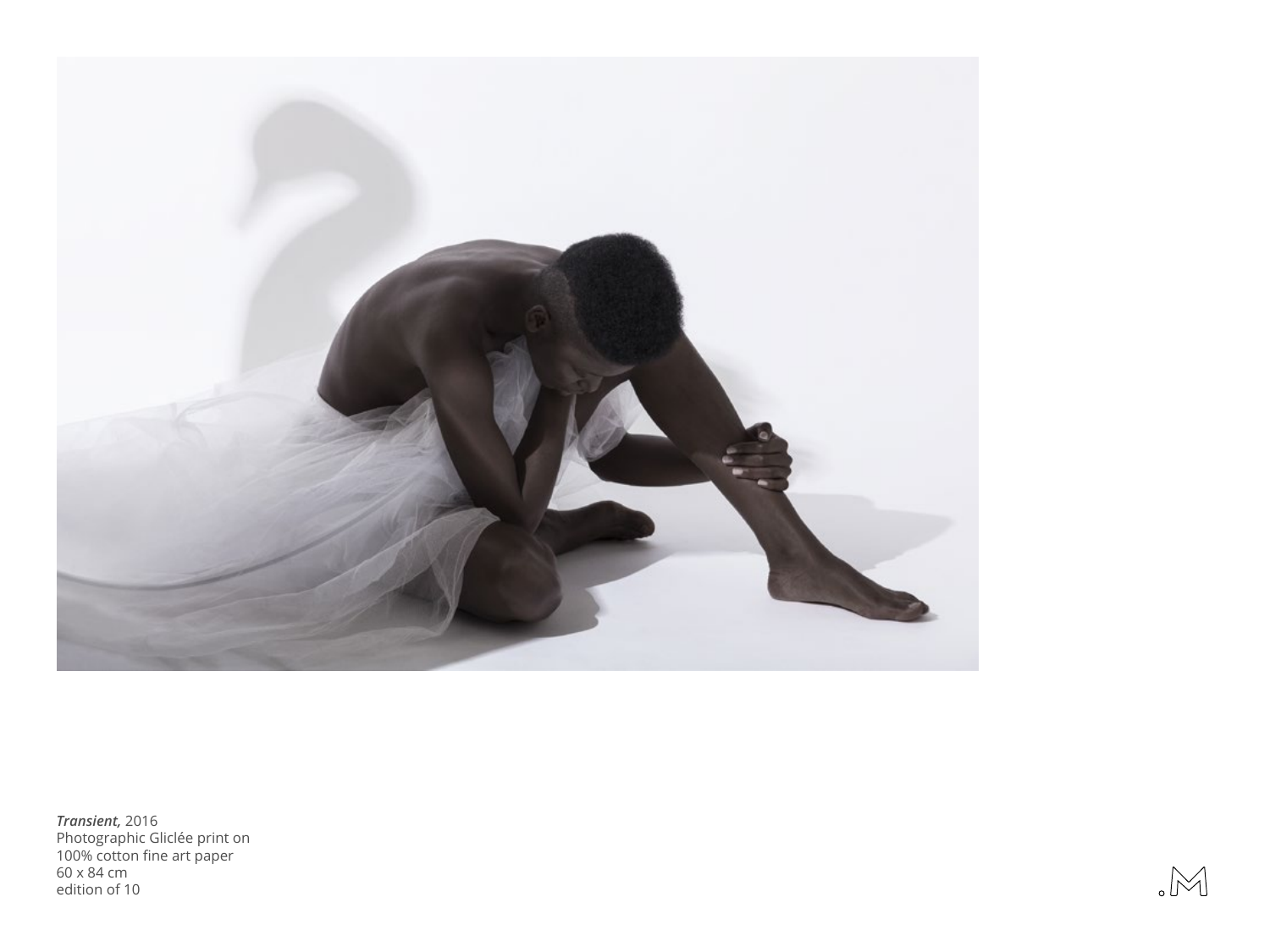

*Target,* 2016 Photographic Gliclée print on 100% cotton fine art paper 84 x 119 cm edition of 10

![](_page_11_Picture_2.jpeg)